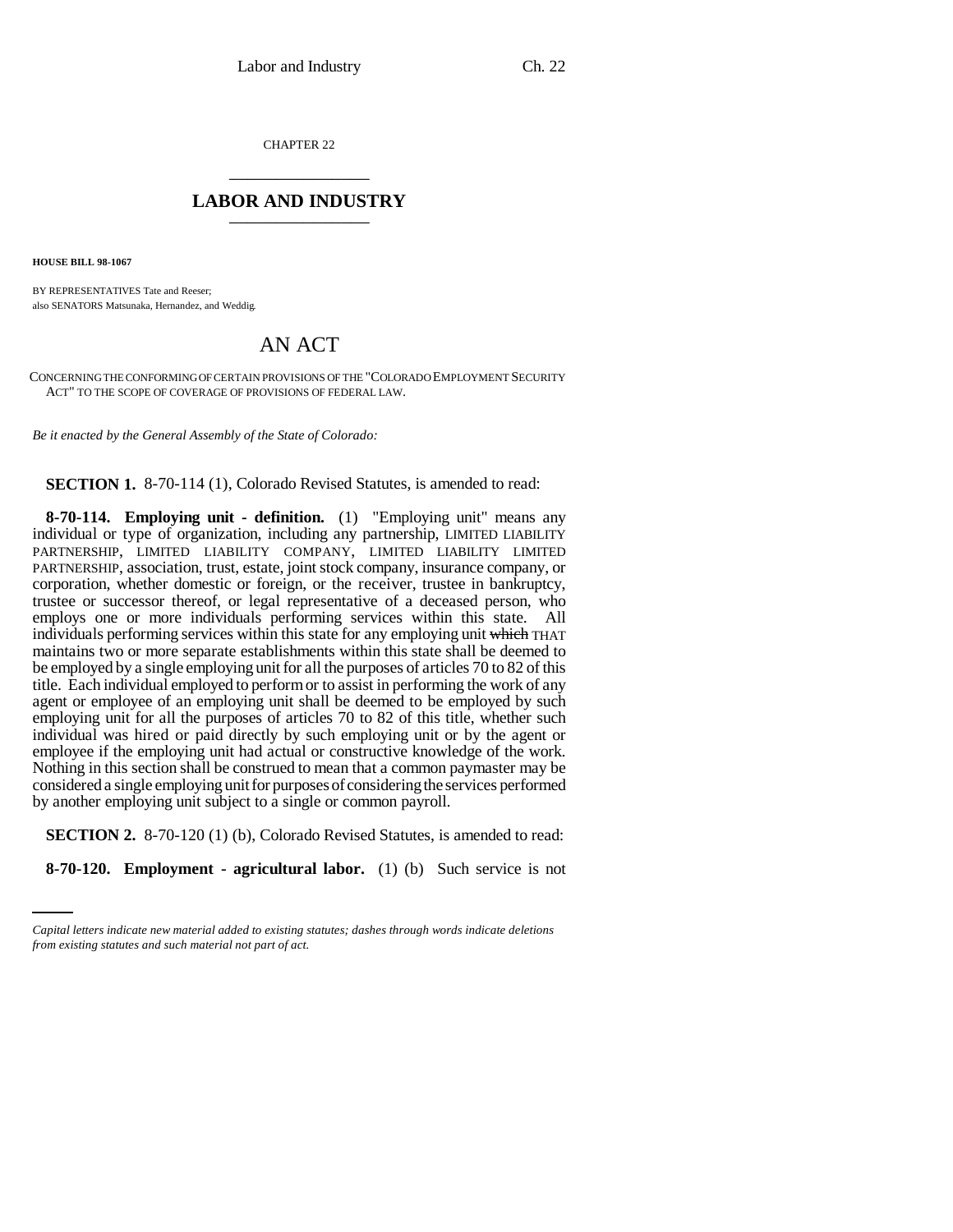agricultural labor if performed before January 1, 1995, by an individual who is an alien admitted to the United States to perform service in agricultural labor pursuant to sections 214 (c) and 101 (a)  $(15)$  (H) of the federal "Immigration and Nationality Act".

**SECTION 3.** The introductory portion to 8-70-136 (1), Colorado Revised Statutes, is amended to read:

**8-70-136. Employment does not include - salespersons.** (1) "Employment" does not include services performed by an individual as a licensed real estate salesman SALESPERSON or as a direct seller engaged in the trade or business of selling, or soliciting the sale of, a consumer product in a home or in an establishment other than a permanent retail establishment OR AS AN INDIVIDUAL ENGAGED IN THE TRADE OR BUSINESS OF THE DELIVERING OR DISTRIBUTION OF NEWSPAPERS OR SHOPPING NEWS, INCLUDING ANY SERVICES DIRECTLY RELATED TO SUCH TRADE OR BUSINESS

if:

**SECTION 4.** 8-70-140 (1) (a) and the introductory portion to 8-70-140 (1) (c), Colorado Revised Statutes, are amended, and the said 8-70-140 (1) (c) is further amended BY THE ADDITION OF A NEW SUBPARAGRAPH, to read:

**8-70-140. Employment does not include - nonprofit organizations government entities.** (1) For the purposes of sections 8-70-118 and 8-70-119, "employment" does not include services performed:

(a) In the employ of a church OR A convention or association of churches or in the employ of an organization which THAT is operated primarily for religious purposes and which THAT is operated, supervised, controlled, or principally supported by a church or convention or association of churches OR IN THE EMPLOY OF AN ELEMENTARY OR SECONDARY SCHOOL THAT IS OPERATED PRIMARILY FOR RELIGIOUS PURPOSES; or

(c) In the employ of a governmental entity referred to in section 8-70-119 if such service is performed by an individual in the exercise of his SUCH INDIVIDUAL'S duties:

(VI) AS AN ELECTION OFFICIAL OR ELECTION WORKER IF THE AMOUNT OF REMUNERATION RECEIVED BY THE INDIVIDUAL DURING THE CALENDAR YEAR FOR SERVICES AS AN ELECTION OFFICIAL OR ELECTION WORKER IS LESS THAN ONE THOUSAND DOLLARS.

**SECTION 5.** Article 70 of title 8, Colorado Revised Statutes, is amended BY THE ADDITION OF A NEW SECTION to read:

**8-70-140.8. Employment does not include - owners.** "EMPLOYMENT" DOES NOT INCLUDE SERVICES PERFORMED BY MEMBERS OF A LIMITED LIABILITY COMPANY, SOLE PROPRIETORS, OR PARTNERS IN A PARTNERSHIP.

**SECTION 6.** 8-70-142 (1), Colorado Revised Statutes, is amended BY THE ADDITION OF THE FOLLOWING NEW PARAGRAPHS to read: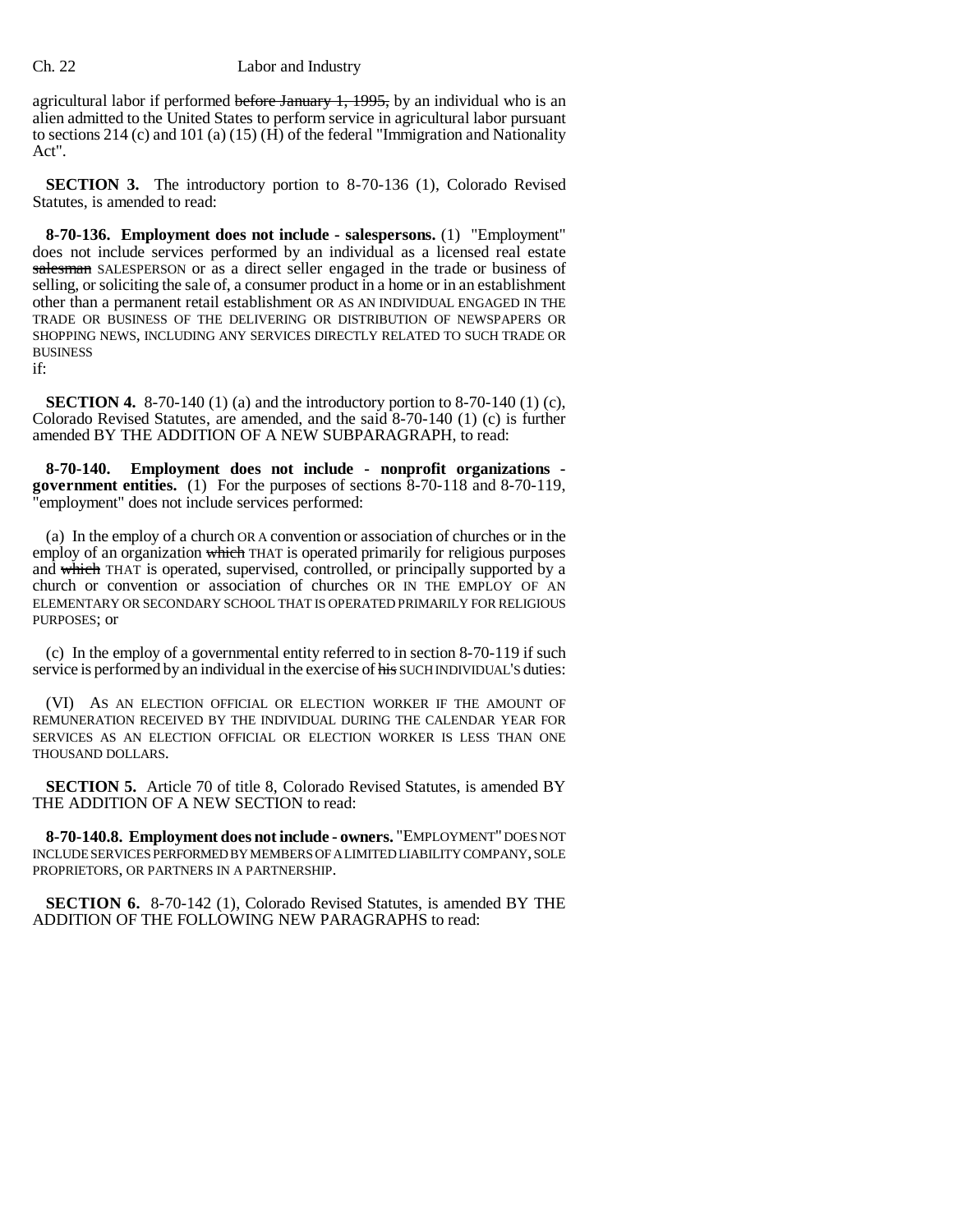**8-70-142. Wages - remuneration not included as wages.** (1) "Wages" does not include:

(n) ANY PAYMENT MADE TO OR ON BEHALF OF AN EMPLOYEE OR SUCH EMPLOYEE'S BENEFICIARY UNDER AN ARRANGEMENT TO WHICH SECTION 26 U.S.C. SEC. 408 (p) APPLIES, OTHER THAN ANY ELECTIVE CONTRIBUTIONS UNDER SECTION 26U.S.C. SEC. 408 (p)(2)(A)(I).

(o) ANY PAYMENT MADE TO OR FOR THE BENEFIT OF AN EMPLOYEE IF, AT THE TIME OF SUCH PAYMENT, IT IS REASONABLE TO BELIEVE THAT THE EMPLOYEE WILL BE ABLE TO EXCLUDE SUCH PAYMENT FROM INCOME PURSUANT TO SECTION 26U.S.C. SEC.106 (b).

**SECTION 7.** 8-76-104 (5) (g), (5) (h), and (5) (i), Colorado Revised Statutes, are amended, and the said 8-76-104 is further amended BY THE ADDITION OF THE FOLLOWING NEW SUBSECTIONS, to read:

**8-76-104. Successor employer.** (5) (g) The transfer of experience with respect to a segregable unit shall be of no force and effect unless an application for such transfer, signed by both the predecessor employer and the successor, is filed with the division. Such application shall be filed within thirty SIXTY days after the date of transfer NOTICE OF EMPLOYER LIABILITY FROM THE DIVISION IS MAILED TO THE SUCCESSOR EMPLOYER. SUCH NOTICE SHALL CONTAIN INFORMATION PERTAINING TO SEGREGABLE UNIT TRANSFERS.

(5) (h) When any part of the predecessor's trade or business utilizes the services of ninety percent or more of the total number of employees in covered employment on the payroll for each of the four pay periods immediately preceding the transfer to a successor, the entire separate account including the actual tax, benefit, and payroll experience of the predecessor shall pass to the successor for the purpose of the rate of computation of such successor.

(i) If the division finds that no reasonable business purpose for the transfer or acquisition exists, other than a more favorable rate of tax, the experience and reserve account attributable to such unit shall not be transferred to the successor employer and shall revert to the predecessor employer.

(7) WHEN ANY PART OF THE PREDECESSOR'S TRADE OR BUSINESS UTILIZES THE SERVICES OF NINETY PERCENT OR MORE OF THE TOTAL NUMBER OF EMPLOYEES IN COVERED EMPLOYMENT ON THE PAYROLL FOR EACH OF THE FOUR PAY PERIODS IMMEDIATELY PRECEDING THE TRANSFER TO A SUCCESSOR, THE ENTIRE SEPARATE ACCOUNT, INCLUDING THE ACTUAL TAX, BENEFIT, AND PAYROLL EXPERIENCE OF THE PREDECESSOR, SHALL PASS TO THE SUCCESSOR FOR THE PURPOSE OF THE RATE OF COMPUTATION OF SUCH SUCCESSOR.

(8) IF THE DIVISION FINDS THAT NO REASONABLE BUSINESS PURPOSE FOR THE TRANSFER OR ACQUISITION EXISTS, OTHER THAN A MORE FAVORABLE RATE OF TAX, THE EXPERIENCE AND RESERVE ACCOUNT ATTRIBUTABLE TO SUCH UNIT SHALL NOT BE TRANSFERRED TO THE SUCCESSOR EMPLOYER AND SHALL REVERT TO THE PREDECESSOR EMPLOYER.